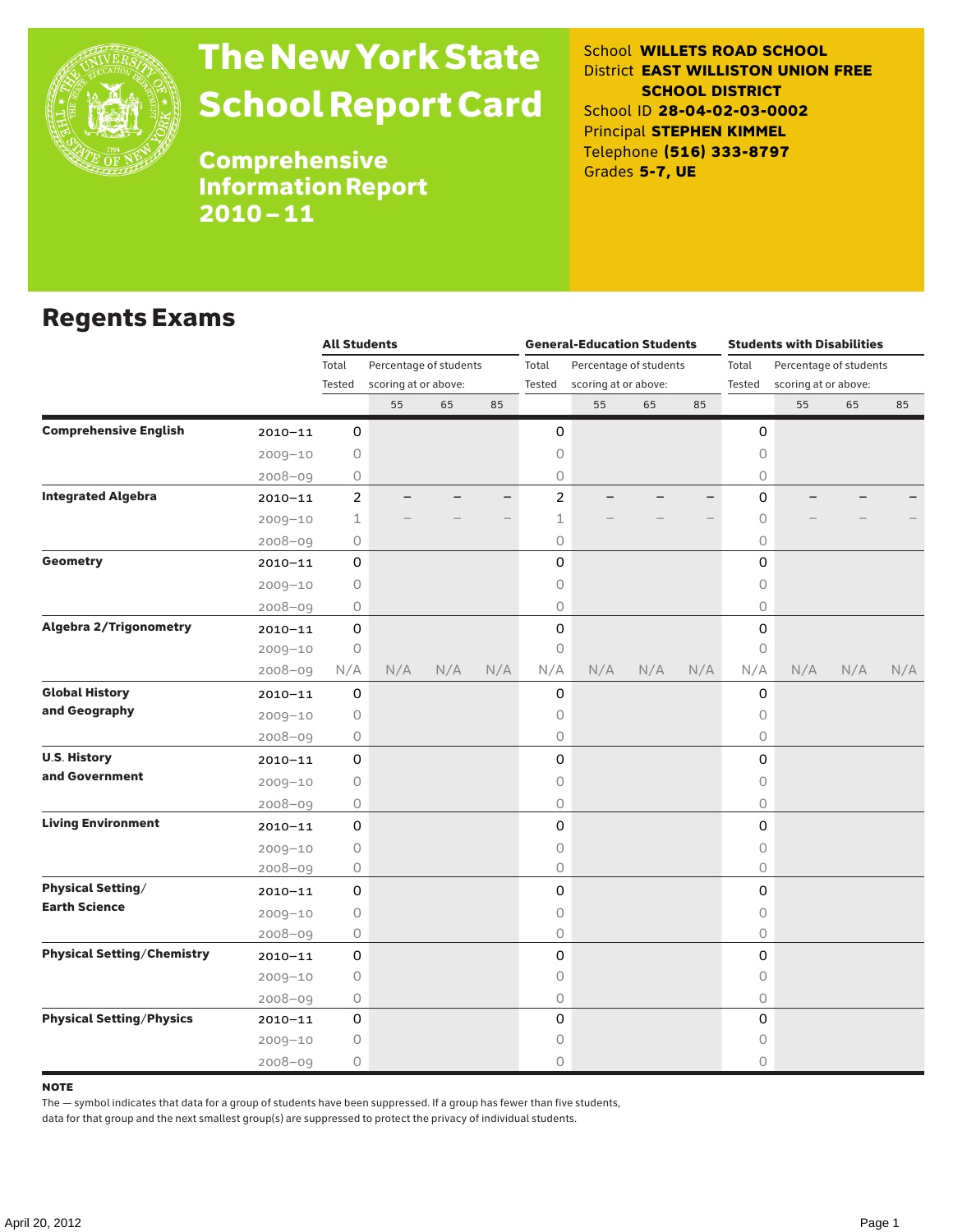School ID 28-04-02-03-0002

School **WILLETS ROAD SCHOOL**<br>School ID 28-04-02-03-0002<br>**DISTRICT** DISTRICT

### New York State English as a Second Language Achievement Test (NYSESLAT)

|                                                     |             |                | <b>All Students</b>         |                                   |  |                          |                                   | <b>General-Education Students</b> | <b>Students with Disabilities</b> |  |                                      |                                   |  |                     |  |       |
|-----------------------------------------------------|-------------|----------------|-----------------------------|-----------------------------------|--|--------------------------|-----------------------------------|-----------------------------------|-----------------------------------|--|--------------------------------------|-----------------------------------|--|---------------------|--|-------|
|                                                     |             | Total          | Percent of students scoring |                                   |  |                          | Total                             |                                   | Percent of students scoring       |  | Percent of students scoring<br>Total |                                   |  |                     |  |       |
|                                                     |             |                |                             | Tested in each performance level: |  |                          | Tested in each performance level: |                                   |                                   |  |                                      | Tested in each performance level: |  |                     |  |       |
|                                                     |             |                |                             | Begin. Interm. Adv.               |  | Prof.                    |                                   |                                   | Begin. Interm. Adv.               |  | Prof.                                |                                   |  | Begin. Interm. Adv. |  | Prof. |
| <b>Listening</b>                                    | $2010 - 11$ | 0              |                             |                                   |  |                          | 0                                 |                                   |                                   |  |                                      | 0                                 |  |                     |  |       |
| and Speaking<br>$(Grades K-1)$                      | $2009 - 10$ | $\bigcirc$     |                             |                                   |  |                          | 0                                 |                                   |                                   |  |                                      | $\circ$                           |  |                     |  |       |
|                                                     | $2008 - 09$ | $\bigcirc$     |                             |                                   |  |                          | $\bigcirc$                        |                                   |                                   |  |                                      | 0                                 |  |                     |  |       |
| <b>Reading</b><br>and Writing<br>$(Grades K-1)$     | $2010 - 11$ | 0              |                             |                                   |  |                          | $\mathbf 0$                       |                                   |                                   |  |                                      | 0                                 |  |                     |  |       |
|                                                     | $2009 - 10$ | $\mathsf O$    |                             |                                   |  |                          | $\circ$                           |                                   |                                   |  |                                      | 0                                 |  |                     |  |       |
|                                                     | $2008 - 09$ | 0              |                             |                                   |  |                          | 0                                 |                                   |                                   |  |                                      | 0                                 |  |                     |  |       |
| <b>Listening</b>                                    | $2010 - 11$ | 0              |                             |                                   |  |                          | $\mathsf 0$                       |                                   |                                   |  |                                      | 0                                 |  |                     |  |       |
| and Speaking                                        | $2009 - 10$ | 0              |                             |                                   |  |                          | $\circ$                           |                                   |                                   |  |                                      | $\circ$                           |  |                     |  |       |
| $(Grades 2-4)$                                      | $2008 - 09$ | $\circ$        |                             |                                   |  |                          | $\circ$                           |                                   |                                   |  |                                      | 0                                 |  |                     |  |       |
| <b>Reading</b>                                      | $2010 - 11$ | 0              |                             |                                   |  |                          | $\mathbf 0$                       |                                   |                                   |  |                                      | $\mathbf 0$                       |  |                     |  |       |
| and Writing                                         | $2009 - 10$ | $\bigcirc$     |                             |                                   |  |                          | 0                                 |                                   |                                   |  |                                      | $\circ$                           |  |                     |  |       |
| $(Grades 2-4)$                                      | $2008 - 09$ | 0              |                             |                                   |  |                          | 0                                 |                                   |                                   |  |                                      | 0                                 |  |                     |  |       |
| <b>Listening</b>                                    | $2010 - 11$ | 4              |                             |                                   |  | $\overline{\phantom{0}}$ | 4                                 |                                   |                                   |  |                                      | 0                                 |  |                     |  |       |
| and Speaking                                        | $2009 - 10$ | 3              |                             |                                   |  | -                        | $\overline{2}$                    |                                   |                                   |  |                                      | $\mathbf 1$                       |  |                     |  |       |
| $(Grades 5-6)$                                      | $2008 - 09$ | 3              |                             |                                   |  | $-$                      | 1                                 |                                   |                                   |  | $\overline{\phantom{0}}$             | 2                                 |  |                     |  |       |
| <b>Reading</b>                                      | $2010 - 11$ | $\overline{4}$ | ÷,                          |                                   |  | -                        | 4                                 | -                                 |                                   |  | -                                    | 0                                 |  |                     |  |       |
| and Writing                                         | $2009 - 10$ | 3              |                             |                                   |  | $\overline{\phantom{0}}$ | $\overline{2}$                    |                                   |                                   |  | $\overline{\phantom{0}}$             | 1                                 |  |                     |  |       |
| $(Grades 5-6)$                                      | $2008 - 09$ | 3              |                             |                                   |  | $\overline{\phantom{0}}$ | $\mathbf 1$                       |                                   |                                   |  |                                      | $\overline{2}$                    |  |                     |  |       |
| <b>Listening</b><br>and Speaking<br>$(Grades 7-8)$  | $2010 - 11$ | $\mathbf 1$    |                             |                                   |  | $-$                      | $\mathbf{1}$                      |                                   |                                   |  |                                      | $\mathbf 0$                       |  |                     |  |       |
|                                                     | $2009 - 10$ | $\bigcirc$     |                             |                                   |  |                          | $\circ$                           |                                   |                                   |  |                                      | $\circ$                           |  |                     |  |       |
|                                                     | $2008 - 09$ | 4              |                             |                                   |  |                          | $\overline{2}$                    |                                   |                                   |  |                                      | 2                                 |  |                     |  |       |
| <b>Reading</b><br>and Writing<br>$(Grades 7-8)$     | $2010 - 11$ | $\mathbf 1$    |                             |                                   |  | $\overline{\phantom{0}}$ | $\mathbf 1$                       |                                   |                                   |  | $\overline{\phantom{0}}$             | $\mathsf 0$                       |  |                     |  |       |
|                                                     | $2009 - 10$ | $\circ$        |                             |                                   |  |                          | $\circ$                           |                                   |                                   |  |                                      | 0                                 |  |                     |  |       |
|                                                     | $2008 - 09$ | 4              |                             |                                   |  |                          | $\overline{2}$                    |                                   |                                   |  |                                      | 2                                 |  |                     |  |       |
| <b>Listening</b><br>and Speaking<br>$(Grades 9-12)$ | $2010 - 11$ | 0              |                             |                                   |  |                          | 0                                 |                                   |                                   |  |                                      | 0                                 |  |                     |  |       |
|                                                     | $2009 - 10$ | $\bigcirc$     |                             |                                   |  |                          | $\circ$                           |                                   |                                   |  |                                      | 0                                 |  |                     |  |       |
|                                                     | $2008 - 09$ | $\circ$        |                             |                                   |  |                          | $\circ$                           |                                   |                                   |  |                                      | 0                                 |  |                     |  |       |
| <b>Reading</b>                                      | $2010 - 11$ | 0              |                             |                                   |  |                          | 0                                 |                                   |                                   |  |                                      | $\mathbf 0$                       |  |                     |  |       |
| and Writing                                         | $2009 - 10$ | 0              |                             |                                   |  |                          | 0                                 |                                   |                                   |  |                                      | 0                                 |  |                     |  |       |
| $(Grades 9-12)$                                     | $2008 - 09$ | $\bigcirc$     |                             |                                   |  |                          | $\circ$                           |                                   |                                   |  |                                      | 0                                 |  |                     |  |       |

#### note

The — symbol indicates that data for a group of students have been suppressed. If a group has fewer than five students,

data for that group and the next smallest group(s) are suppressed to protect the privacy of individual students.